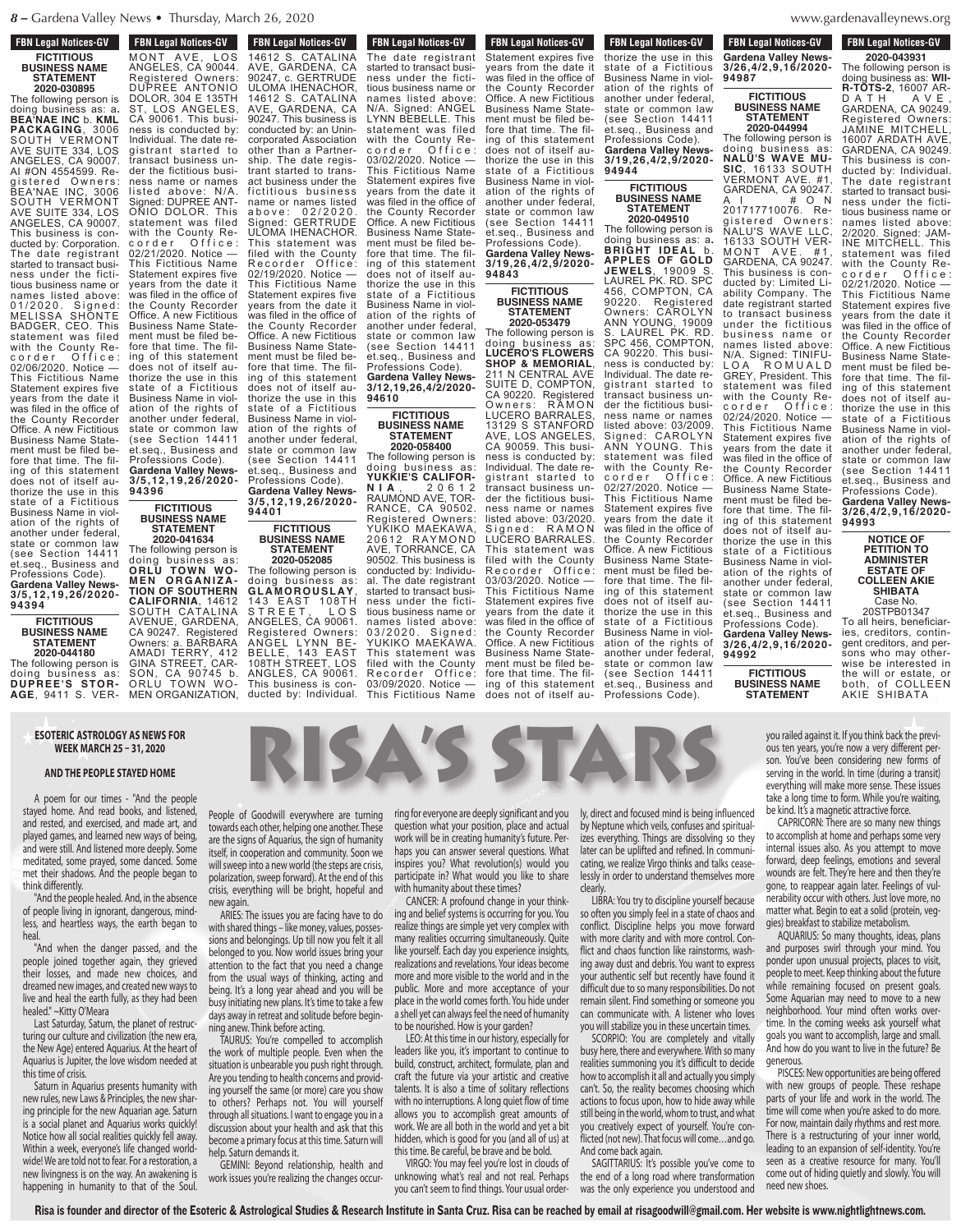$PWS. OTP$ www.gardenavalley  $t_{\text{m}}$   $\ldots$   $\ldots$   $\ldots$   $\ldots$   $\ldots$   $\ldots$   $\ldots$   $\ldots$   $\ldots$   $\ldots$   $\ldots$   $\ldots$   $\ldots$   $\ldots$   $\ldots$   $\ldots$   $\ldots$   $\ldots$   $\ldots$   $\ldots$   $\ldots$   $\ldots$   $\ldots$   $\ldots$   $\ldots$   $\ldots$   $\ldots$   $\ldots$   $\ldots$   $\ldots$   $\ldots$   $\ldots$   $\ldots$   $\ldots$   $\ldots$ 

**Legal Notices-GV** Leyal NULLES-UV A PETITION FOR PROBATE has been filed by Lloyd K. Shibata in the Superior Court of California, County of LOS A N G E L E S . THE PETITION FOR PROBATE requests that Lloyd K. Shibata be appointed as personal representative to administer the estate of

the decedent. THE PETITION requests authority to administer the estate under the Independent Administration of Estates Act. (This authority will allow the personal representative to take many actions without obtaining court approval. Before taking certain very important actions, however, the personal representative will be required to give notice to interested persons unless they have waived notice or consented to the proposed action.) The independent administration authority will be granted unless an interested person files an objection to the petition and shows good cause why the court should not grant the authority.

A HEARING on the petition will be held on April 9, 2020 at 8:30 AM in Dept. No. 5 located at 111 N. Hill St., Los Angeles, CA 9 0 0 1 2 . IF YOU OBJECT to the

granting of the petition, you should appear at the hearing and state your objections or file written objections with the court before the hearing. Your appearance may be in person

or by your attorney. IF YOU ARE A CRED-ITOR or a contingent creditor of the decedent, you must file your claim with the court and mail a copy to the personal representative appointed by the court within the later of either (1) four months from the date of first issuance of letters to a general personal representative, as defined in section 58(b) of the California Probate Code, or (2) 60 days from the date of mailing or personal delivery to you of a notice under section 9052 of the California Pro-

bate Code. Other California statutes and legal authority may affect your rights as a creditor. You may want to consult with an attorney knowledgeable in California law.

YOU MAY EXAMINE the file kept by the court. If you are a person interested in the estate, you may file with the court a Request for Special Notice (form DE-154) of the filing of an inventory and appraisal of estate assets or of any petition or account as provided in Probate Code section 1250. A Request for Special Notice form is available from the court clerk. Attorney for petitioner:

8939 S SEPULVEDA 15322 Casimir Avenue JEFFREY S YIP ESQ SBN 63268

tion of real property:

ee disclaims any liability for any incorrectness of the street ad-**Legal Notices-GV**  $\mathcal{S}^{\text{Hilb}}$ **Edgar Nutrices-GV** BLVD STE 102 LOS ANGELES CA 90045 CN968546 SHIBATA Mar 19,26, Apr 2, 2020 **Gardena Valley News 3 / 1 9 , 2 6 , 4 / 2 / 2 0 2 0 - 9 4 4 2 3**

Legal Nutries-GV Gardena, CA 90249 A.P.N.: 4069-009-015 The undersigned Trust-

dress or other common designation, if any, shown above. If no street address or other common designation is shown, directions to the location of the property may be obtained by sending a written request to the beneficiary within 10 days of the date of first publication of this Notice of Sale. If the Trustee is unable to convey title for any reason, the successful bidder's sole and exclusive remedy shall be the return of monies paid to the Trustee, and the successful bidder shall have no further recourse. The requirements of California Civil Code Section 2923.5(b)/2923.55(c) were fulfilled when the Notice of Default was recorded. NOTICE TO POTENTIAL BID-DERS: If you are considering bidding on this property lien, you should understand that there are risks involved in bidding at a trustee auction. You will be bidding on a lien, not on the property itself. Placing the highest bid at a trustee auction does not automatically entitle you to free and clear ownership of the property. You should also be aware that the lien being auctioned off may be a junior lien. If you are the highest bidder at the auction, you are or may be responsible for paying off all liens senior to the lien being auctioned off, before you can receive clear title to the property. You are encouraged to investigate the existence, priority, and size of outstanding liens that may exist on this property by contacting the county recorder's office or a title insurance company, either of which may charge you a fee for this information. If you consult either of these resources, you should be aware that the same lender may hold more than one mortgage or deed of trust on the property. NOTICE TO PROPERTY OWNER: The sale date shown on this notice of sale may be postponed one or more times by the mortgagee, beneficiary, trustee, or a court, pursuant to Section 2924g of the California Civil Code. The law requires that information about trustee sale postponements be made available to you and to the public, as a courtesy to those not present at the sale. If .<br>you wish to learn whether your sale date has been postponed, and, if applicable, the rescheduled time and date for the sale of this property, you may call or visit this Internet Web site www.ndscorp.com/sale ber assigned to this<br>case 19-30928-BA-CA. T.S. No. 19-30928-BA-CA Title No. 1132461 A.P.N. 4069-009-015 NOTICE OF TRUST-EE'S SALE. YOU ARE IN DEFAULT UNDER A DEED OF TRUST DATED 10/01/2010. UNLESS YOU TAKE ACTION TO PRO-TECT YOUR PROP-ERTY, IT MAY BE SOLD AT A PUBLIC SALE. IF YOU NEED AN EXPLANATION OF THE NATURE OF THE P R O C E E D I N G AGAINST YOU, YOU SHOULD CONTACT A LAWYER. A public auction sale to the highest bidder for cash, (cashier's check(s) must be made payable to National Default Servicing Corporation), drawn on a state or national bank, a check drawn by a state or federal credit union, or a check drawn by a state or federal savings and loan association, savings association, or savings bank specified in Section 5102 of the Financial Code and authorized to do business in this state; will be held by the duly appointed trustee as shown below, of all right, title, and interest conveyed to and now held by the trustee in the hereinafter described property under and pursuant to a Deed of Trust described below. The sale will be made in an "as is" condition, but without covenant or warranty, expressed or implied, regarding title, possession, or encumbrances, to pay the remaining principal sum of the note(s) secured by the Deed of Trust, with interest and late charges thereon, as provided in the note(s), advances, under the terms of the Deed of Trust, interest thereon, fees, charges and expenses of the Trustee for the total amount (at the time of the initial publication of the Notice of Sale) reasonably estimated to be set forth below. The amount may be greater on the day of sale. Trustor: Brian Howard Cook and Cindy Shea Cook, Husband and Wife as Joint Tenants Duly Appointed Trustee: National Default Servicing Corporation Recorded 10/06/2010 Instrument No. 20101424419 (or Book, Page) of the Official Records of Los Angeles County, CA. Date of Sale: 04/09/2020 at 9:00 AM Place of Sale: Doubletree Hotel Los Angeles-Norwalk, Vineyard Ball-<br>room, 13111 Sycaroom, 13111 Sycamore Drive, Norwalk, CA <sup>90650</sup> Estimated amount of unpaid balance and other charges: \$276,272.12 Street Address or other common designa-

**Legal Notices-GV** cegal Nutres-GV Information about postponements that are very short in duration or that occur close in time to the scheduled sale may not immediately be reflected in the telephone information or on the Internet Web site. The best way to verify postponement information is to attend the scheduled sale. Date: 03/03/2020 National Default Servicing Corporation c/o Tiffany & Bosco, P.A., its agent, 1455 Frazee Road, Suite 820 San Diego, CA 92108 Toll Free Phone: 888-264- 4010 Sales Line 855- 219-8501; Sales Website: www.ndscorp.com By: Tosha Augborne, Trustee Sales Representative 03/12/2020, 0 3 / 1 9 / 2 0 2 0 , 0 3 / 2 6 / 2 0 2 0 **Gardena Valley News 3/12,19,26/2020-94477 Legal Notices-GV** 

> **NOTICE OF PETITION TO ADMINISTER ESTATE OF WILLIE F. HESTER aka WILLY HESTER, WILLIE HESTER, aka WILLIE F. HESTER, JR.**

### **Case No. 20STPB01874**

To all heirs, beneficiaries, creditors, contingent creditors, and persons who may otherwise be interested in the will or estate, or both, of WILLIE F. HESTER aka WILLY HESTER, WILLIE HESTER, aka WILLIE F. HESTER, JR. PETITION FOR PROBATE has been filed by County of Los

Angeles Public Administrator in the Superior Court of California, County of LOS A N G E L E S . THE PETITION FOR PROBATE requests that County of Los Angeles Public Administrator be appointed as personal representative to administer the estate of the decedent. THE PETITION requests authority to administer the estate under the Independent Administration of Estates Act. (This authority will allow the personal representative to take many actions without obtaining court approval. Before taking certain very important actions, however, the personal representative will be required to give notice to interested persons unless they have waived notice or consented to the proposed action.) The independent administration authority will be granted unless an interested person files an objection to the petition and shows good cause why the court should not grant the authority. A HEARING on the pe-

tition will be held on March 27, 2020 at 8:30 AM in Dept. No. 9 located at 111 N. Hill St., Los Angeles, CA 9 0 0 1 2 . IF YOU OBJECT to the

granting of the petition, you should appear at the hearing and state your objections or file written objections with the court before the

**Legal Notices-GV** Legal Nutries-GV hearing. Your appearance may be in person or by your attorney. IF YOU ARE A CRED-

a cashier's check

TRUSTEE'S SALE –

under said Deed

ITOR or a contingent creditor of the decedent, you must file your claim with the court and mail a copy to the personal representative appointed by the court within the later of either (1) four months from the date of first issuance of letters to a general personal representative, as defined in section 58(b) of the California Probate Code, or (2) 60 days from the date of mailing or personal delivery to you of a notice under section 9052 of the California Probate Code.

Other California statutes and legal authority may affect your rights as a creditor. You may want to consult with an attorney knowledgeable in Cali-

fornia law. YOU MAY EXAMINE the file kept by the court. If you are a person interested in the estate, you may file with the court a Request for Special Notice (form DE-154) of the filing of an inventory and appraisal of estate assets or of any petition or account as provided in Probate Code section 1250. A Request for Special Notice form is available from the court clerk.

**Attorney for petitioner: SUSAN LONG**

**PRIN DEP COUNTY COUNSEL SBN 163000 MARY C WICKHAM COUNTY COUNSEL** 350 S FIGUEROA ST STE 602 LOS ANGELES CA

90071 CN968668 HESTER Mar 12,19,26, 2020 **Gardena Valley News 3/12,19,26/2020-94492**

with interest thereon as provided in said the Deed of Trust, esvances, if any, will inof Trust heretofore ex-Sale, and a written No-2 8 3 - 2 1 8 0 F O R TRUSTEE SALE IN-Title Order No. 95523094 Trustee Sale No. 84195 Loan No. 9 1 6 0 0 4 5 2 4 6 AP N : 4059-014-017 NO-TICE OF TRUSTEE'S SALE YOU ARE IN DEFAULT UNDER A DEED OF TRUST DATED 1/16/2007. UN-LESS YOU TAKE AC-TION TO PROTECT YOUR PROPERTY, IT MAY BE SOLD AT A PUBLIC SALE. IF YOU NEED AN EXPLANA-TION OF THE NATURE OF THE P R O C E E D I N G S AGAINST YOU, YOU SHOULD CONTACT A LAWYER. On 4/7/2020 at 10:30 AM, CALI-FORNIA TD SPECIAL-ISTS as the duly appointed Trustee under and pursuant to Deed of Trust Recorded on 1/24/2007 as Instru-ment No. 20070147375 in book N/A, page N/A of official records in the Office of the Recorder of Los Angeles County, California, executed by: MICHELLE R. BAR-ROW, A SINGLE WO-MAN , as Trustor AR-GENT MORTGAGE COMPANY, LLC , as Beneficiary WILL SELL AT PUBLIC AUCTION TO THE HIGHEST BIDDER FOR CASH

(payable at time of sale

FORMATION LOG ON

**Legal Notices-GV** Title Order No. **Legal Notices-GV** 2 8 3 - 2 1 8 0 F O R Legal Nutles-GV FORMATION LOG ON<br>T 0 T O : www.stoxposting.com **Legal Notices-GV** Legal Nutles-GV (payable at time of sale in lawful money of the United States, by cash,

CALL: 844-477-7869 PATRICIO S. INCE', VICE PRESIDENT CALIFORNIA TD SPE-CIALIST IS A DEBT COLLECTOR AT-COLLECTOR AT-<br>TEMPTING TO COL-LECT A DEBT. ANY INFORMATION OB-TAINED WILL BE USED FOR THAT PURPOSE. "NOTICE TO POTENTIAL BID-DERS: If you are considering bidding on this property lien, you should understand that there are risks involved in bidding at a trustee auction. You will be bidding on a lien, not on the property itself. Placing the highest bid at a trustee auction does not automatically entitle you to free and clear ownership of the property. You should also be aware that the lien being auctioned off may be a junior lien. If you are the highest bidder at the auction, you are or may be responsible for paying off all liens senior to the lien being auctioned off, before you can receive clear title to the property. You are encouraged to investigate the existence, priority, and size of outstanding liens that may exist on this property by contacting the county recorder's office or a title insurance company, either of which may charge you a fee for this information. If you consult either of these resources, you should be aware that the same lender may hold more than one mortgage or deed or trust on the property. NOTICE TO PROPERTY OWNER: The sale date shown on this notice of sale may be postponed one or more times by the mortgagee, beneficiary, trustee, or a court, pursuant to Section 2924g of the California Civil Code. The law requires that information about trustee sale postponements be made available to you and to the public, as a courtesy to those not present at the sale. If you wish to learn whether your sale date has been postponed, and, if applicable, the rescheduled time and date for the sale of this property, you may call 844-477-7869, or visit this internet Web site www.stoxposting.com, using the file number assigned to this case T.S.# 84195. Information about postponements that are very short in duration or that occur close in time to the scheduled sale may not immediately be reflected in the telephone information or on the Internet Web site. The best way to verify postponement information is to attend<br>the eshadular eals." the scheduled sale." CALIFORNIA TD SPE-CIALISTS Attn: Teri Snyder 8190 East Kaiser Blvd. Anaheim Hills, CA 92808 **Gardena Valley News 3/12,19,26/2020-94518** drawn by a state or national bank, a check drawn by a state or federal credit union, or a check drawn by a state or federal savings and loan association, savings association, or savings bank specified in section 5102 of the Financial Code and authorized to do business in this state). At: Behind the fountain located in Civic Center Plaza located at 400 Civic Center Plaza, Pomona, CA 91766, NOTICE OF continued all right, title and interest conveyed to and now held by it Trust in the property situated in said County, California described the land therein: LOT 110, OF TRACT NO. 23035, IN THE CITY OF GARDENA, COUNTY OF LOS ANGELES, STATE OF CALIFORNIA, AS PER MAP RECORDED IN BOOK 608, PAGES 60 TO 64 INCLUSIVE OF MAPS, IN THE OF-FICE OF THE COUNTY RECORD-ER OF SAID COUNTY. The property heretofore described is being sold "as is". The street address and other common designation, if any, of the real property described above is purported to be: 13908 ARCTURUS AVENUE GARDENA, CA 90249. The undersigned Trustee disclaims any liability for any incorrectness of the street address and other common designation, if any, shown herein. Said sale will be made, but without covenant or warranty, expressed or implied, regarding title, possession, or encumbrances, to pay the remaining principal sum of the note(s) secured by said Deed of Trust, note(s), advances, if any, under the terms of timated fees, charges and expenses of the Trustee and of trusts created by said Deed of Trust, to-wit \$159,040.25 (Estimated). Accrued interest and additional adcrease this figure prior to sale. The beneficiary under said Deed ecuted and delivered to the undersigned a written Declaration of Default and Demand for tice of Default and Election to Sell. The undersigned caused said Notice of Default and Election of Sell to be recorded in the county where the real property is located and more than three months have elapsed since such recordation. DATE: 3/3/2020 CALI-FORNIA TD SPECIAL-IST, as Trustee 8190 EAST KAISER BLVD., ANAHEIM HILLS, CA 92808 PHONE: 714-

1297951cad Trustee Sale No. 83926 Loan No. GARDENA-PAR-SONS APN: 4059-005-<br>044 NOTICE OF 044 NOTICE OF TRUSTEE'S SALE YOU ARE IN DE-FAULT UNDER A DEED OF TRUST DATED 12/17/2018. UNLESS YOU TAKE ACTION TO PRO-TECT YOUR PROP-ERTY, IT MAY BE SOLD AT A PUBLIC SALE. IF YOU NEED AN EXPLANATION OF THE NATURE OF THE P R O C E E D I N G S AGAINST YOU, YOU SHOULD CONTACT A LAWYER. On 4/1/2020 at 10:30 AM, CALI-FORNIA TD SPECIAL-ISTS as the duly appointed Trustee under and pursuant to Deed of Trust Recorded on 1/15/2019 as Instrument No. 20190040595 in book N/A, page N/A of official records in the Office of the Recorder of Los Angeles County, California, executed by: PEGGY L. PARSON, TRUSTEE OF THE TRUSTEE OF THE PARSON FAMILY LIV-ING TRUST, DATED OCTOBER 13, 2018 , as Trustor RZ GROUP A CALIFORNIA LIM-**ITED LIABILITY** PANY, AS TO AN UN-D I V I D E D 345,600/384,000 IN-TEREST TSASU, LLC, A CALIFORNIA LIM-ITED LIABILITY COM-PANY, AS TO AN UN-D I V I D E D 38,400/384,000 IN-TEREST , as Beneficiary WILL SELL AT PUBLIC AUCTION TO THE HIGHEST BID-DER FOR CASH (payable at time of sale in lawful money of the United States, by cash, a cashier's check drawn by a state or national bank, a check drawn by a state or federal credit union, or a check drawn by a state or federal savings and loan association, savings association, or savings bank specified in section 5102 of the Financial Code and authorized to do business in this state). At: Behind the fountain located in Civic Center Plaza located at 400 Civic Center Plaza, Pomona, CA 91766, NOTICE OF TRUSTEE'S SALE – continued all right, title and interest conveyed to and now held by it under said Deed of Trust in the property situated in said County, California described the land therein: Lot 211, as shown on that certain Map entitled Tract No 22243, which Map was filed in the Office of the Recorder of the County of Los Angeles, State of California in Book 598 of Maps Page(s) 96 to<br>100. The property 100. The property heretofore described is being sold "as is". The street address and other common designation, if any, of the real property described above is purported to be: 13509 ARCTUR-U S A V E N U E<br>GARDENA, CA 90249. The undersigned Trustee disclaims any liability for any incorrect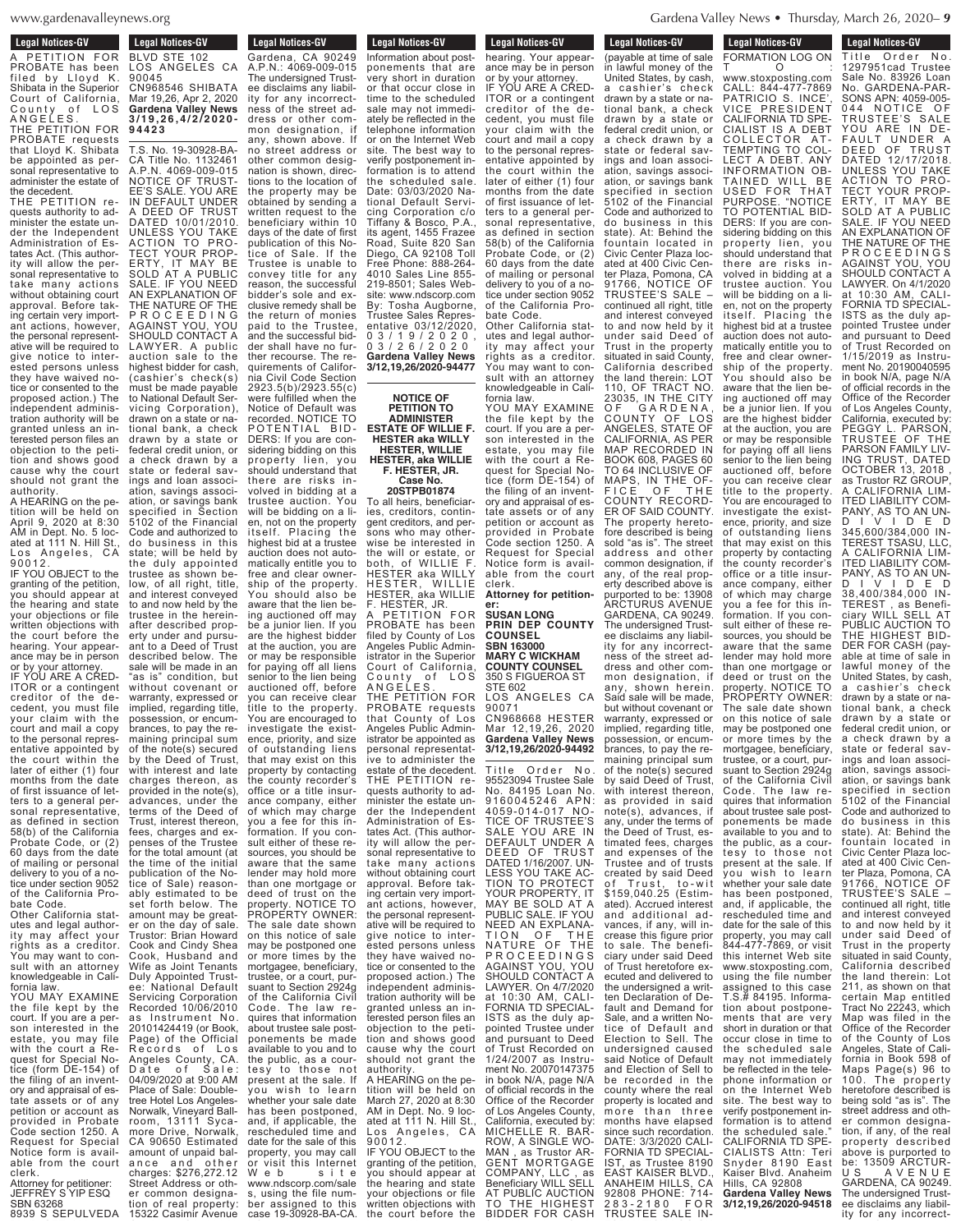**Legal Notices-GV** 

Legal Nutries-GV

### **Legal Notices-GV**

Legal Nutrices-GV ness of the street address and other common designation, if any, shown herein. Said sale will be made, but without covenant or warranty, expressed or implied, regarding title, possession, or encumbrances, to pay the remaining principal sum of the note(s) secured by said Deed of Trust, with interest thereon as provided in said note(s), advances, if any, under the terms of the Deed of Trust, estimated fees, charges and expenses of the Trustee and of trusts created by said Deed Trust, to-wit \$459,838.44 (Estimated). Accrued interest and additional advances, if any, will increase this figure prior to sale. The beneficiary under said Deed of Trust heretofore executed and delivered to the undersigned a written Declaration of Default and Demand for Sale, and a written Notice of Default and Election to Sell. The undersigned caused said Notice of Default and Election of Sell to be recorded in the county where the real property is located and more than three months have elapsed since such recordation. DATE: 3/4/2020 CALI-FORNIA TD SPECIAL-IST, as Trustee 8190 EAST KAISER BLVD., ANAHEIM HILLS, CA 92808 PHONE: 714- 2 8 3 - 2 1 8 0 F O R TRUSTEE SALE IN-FORMATION LOG ON

T O : www.stoxposting.com CALL: 844-477-7869 PATRICIO S. INCE<sup>'</sup> VICE PRESIDENT CALIFORNIA TD SPE-CIALIST IS A DEBT COLLECTOR AT-TEMPTING TO COL-LECT A DEBT. ANY **ORMATION OB-**<br>INFO WILL BE TAINED WILL USED FOR THAT **PURPOSE** TO POTENTIAL BID-DERS: If you are considering bidding on this property lien, you should understand that there are risks involved in bidding at a trustee auction. You will be bidding on a lien, not on the property itself. Placing the highest bid at a trustee auction does not automatically entitle you to free and clear ownership of the property. You should also be aware that the lien being auctioned off may be a junior lien. If you are the highest bidder at the auction, you are or may be responsible for paying off all liens senior to the lien being auctioned off, before you can receive clear title to the property. You are encouraged to investigate the existence, priority, and size of outstanding liens that may exist on this property by contacting the county recorder's office or a title insurance company, either of which may charge you a fee for this information. If you consult either of these resources, you should be aware that the same

lender may hold more than one mortgage or deed or trust on the property. NOTICE TO PROPERTY OWNER: The sale date shown on this notice of sale may be postponed one or more times by the mortgagee, beneficiary, trustee, or a court, pursuant to Section 2924g of the California Civil Code. The law requires that information about trustee sale postponements be made available to you and to the public, as a courtesy to those not present at the sale. If you wish to learn whether your sale date has been postponed, and, if applicable, the rescheduled time and date for the sale of this property, you may call 844-477-7869, or visit this internet Web site www.stoxposting.com, using the file number assigned to this case T.S.# 83926. Information about postponements that are very short in duration or that occur close in time to the scheduled sale may not immediately be reflected in the telephone information or on the Internet Web site. The best way to verify postponement information is to attend the scheduled sale." CALIFORNIA TD SPE-CIALISTS Attn: Teri Snyder 8190 East Kaiser Blvd. Anaheim Hills, CA 92808 **Gardena Valley News 3/12,19,26/2020-94547**

at the auction, you are or may be responsible for paying off all liens senior to the lien being auctioned off, before you can receive clear title to the property. You are encouraged to investigate the existence, priority, and size outstanding liens that may exist on this property by contacting the county recorder's office or a title insurance company, either of which may charge you a fee for this information. If you consult either of these resources, you should be aware that the same lender may hold more than one mortgage or deed of trust on the property. NOTICE TO PROPERTY OWNER: The sale date shown on this notice of sale may be postponed one T.S. No.: 9526-2900 TSG Order No.: 120384739-CA-MAI A.P.N.: 4069-012-034 NOTICE OF TRUST-EE'S SALE YOU ARE IN DEFAULT UNDER A DEED OF TRUST DATED 09/11/2006. UNLESS YOU TAKE ACTION TO PRO-TECT YOUR PROP-ERTY, IT MAY BE SOLD AT A PUBLIC SALE. IF YOU NEED AN EXPLANATION OF THE NATURE OF THE P R O C E E D I N G AGAINST YOU, YOU SHOULD CONTACT A LAWYER. Affinia Default Services, LLC, as the duly appointed Trustee, under and pursuant to the power of sale contained in that certain Deed of<br>Trust Recorded 09/19/2006 as Document No.: 06 2080661, of Official Records in the office of the Recorder of Los Angeles County, California, executed by: LINDA HEAD, A MARRIED WOMAN AS HER SOLE AND SEPAR-ATE PROPERTY, as Trustor, WILL SELL AT PUBLIC AUCTION TO THE HIGHEST BID-DER FOR CASH (payable in full at time of sale by cash, a cashier's check drawn by a state or national bank, a check drawn by a state or federal credit union, or a check drawn by a state or federal savings and loan association, savings association, or savings bank specified in section 5102 of the Financial Code and authorized to do busi-

**Financial Conducts** Legal Nutrices-GV ness in this state). All right, title and interest conveyed to and now held by it under said Deed of Trust in the property situated in said County and state, and as more fully described in the above referenced Deed of Trust. Sale Date & Time: 04/02/2020 at 10:00 AM Sale Location: Behind the fountain located in Civic Center Plaza, 400 Civic Center Plaza, Pomona, CA 91766 The street address and other common designation, if any, of the real property described above is purported to be: 15222 D A P H N E A V E ., GARDENA, CA 90249 The undersigned Trustee disclaims any liability for any incorrectness of the street address and other common designation, if any, shown herein. Said sale will be made in an "AS IS" condition, but without covenant or warranty, expressed or implied, regarding title, possession, or encumbrances, to pay the remaining principal sum of the note(s) secured by said Deed of Trust, with interest thereon, as provided in said note(s), advances, if any, under the terms of the Deed of Trust, estimated fees, charges and expenses of the Trustee and of the trusts created by said Deed of Trust, to-wit: \$942,769.17 (Estimated). Accrued interest and additional advances, if any, will increase this figure prior to sale. It is possible that at the time of sale the opening bid may be less than the total indebtedness due. NO-TICE TO POTENTIAL BIDDERS: If you are considering bidding on this property lien, you should understand that there are risks involved in bidding at a trustee auction. You will be bidding on a lien, not on the property itself. Placing the highest bid at a trustee auction does not automatically entitle you to free and clear ownership of the property. You should also be aware that the lien being auctioned off may be a junior lien. If you are the highest bidder

present at the sale. If you wish to learn whether your sale date has been postponed, and, if applicable, the rescheduled time and date for the sale of this property, you may call, 916-939-0772 for information regarding the trustee's sale or visit this Internet Web site, www.nationwideposting.com, for information regarding the sale of this property, using the file number assigned to this case, T.S.# 9526-2900. Information about postponements that are very short in duration or that occur close in time to the scheduled sale may not immediately be reflected in the telephone information or on the internet Web site. The best way to verify postponement information is to attend the scheduled sale. If the Trustee is unable to convey title for any reason, the successful bidder's sole and exclusive remedy shall be the return of monies paid to the Trustee and the successful bidder shall have no further recourse. Affinia Default Services, LLC 301 E. Ocean Blvd. Suite 1720 Long Beach, CA 90802 833-290-7452 For Trustee Sale Information Log On To: www.nationwideposting.com or Call: 916- 939-0772. Affinia Default Services, LLC, Omar Solorzano, Foreclosure Associate This communication is an attempt to collect a debt and any information obtained will be used for that purpose. However, if you have received a discharge of the debt referenced herein in a bankruptcy proceeding, this is not an attempt to impose personal liability upon you for payment of that debt. In the event you have received a bankruptcy discharge, any action to enforce the debt will be taken against the property only. NPP0368430 To: GARDENA VALLEY NEWS 03/12/2020, 0 3 / 1 9 / 2 0 2 0 , 0 3 / 2 6 / 2 0 2 0 **Gardena Valley News 3/12,19,26/2020-94548 NOTICE OF**

**Legal Notices-GV** Legal Nutles-GV or more times by the mortgagee, beneficiary, trustee, or a court, pursuant to Section 2924g of the California Civil Code. The law requires that information about trustee sale postponements be made available to you and to the public, as a courtesy to those not

### **PETITION TO ADMINISTER ESTATE OF: FAYE C. CLEAVES-MCTYER CASE NO.**

## **20STPB01159**

To all heirs, beneficiaries, creditors, contingent creditors, and persons who may otherwise be interested in the will or estate, or both, of FAYE C. CLEAVES-MCTYER. A PETITION for Probate has been filed by: DOMINIQUE MC-TYLER-HADDON in

**Legal Notices-GV** Leyal Nutles-GV the Superior Court of California, County of Los Angeles. The Petition for Probate requests that DOMINIQUE MC-TYLER-HADDON be

T.S. No. 19-31287-BAappointed as personal representative to administer the estate of the decedent. The petition requests the decedent's will and codicils, if any, be admitted to probate. The will and any codicils are available for examination in the file kept

by the court.. The petition requests authority to administer the estate under the Independent Administration of Estates Act. (This authority will allow the personal representative to take many actions without obtaining court approval. Before taking certain very important actions, however, the personal representative will be required to give notice to interested persons unless they have waived notice or consented to the proposed action.) The independent administration authority will be granted unless an interested person files an objection to the petition and shows good cause why the court should not grant the

authority. A hearing on the petition will be held in this court as follows: **03/26/2020 at 8:30 AM, Dept. 99, 111 North Hill Street, Los Angeles, CA 90012.** If you object to the granting of the petition, you should appear at the hearing and state your objections or file written objections with the court before the hearing. Your appearance may be in person or by your attorney.

If you are a creditor or a contingent creditor of the decedent, you must file your claim with the court and mail a copy to the personal representative appointed by the court within the later of either (1) four months from the date of first issuance of letters to a general personal representative, as defined in section 58(b) of the California Probate Code, or (2) 60 days from the date of mailing or personal delivery to you of a notice under section 9052 of the California Probate Code. Other California statutes and legal authority may affect your rights as a creditor. You may want to consult with an attorney knowledgeable in

California law. You may examine the file kept by the court. If you are a person interested in the estate, you may file with the court a Request for Special Notice (form DE-154) of the filing of an inventory and appraisal of estate assets or of any petition or account as provided in Probate Code section 1250. A Request for Special Notice form is available from the court clerk. Attorney for Petitioner:

Davis R. Zellmer, Esq.,

Beach, CA 90804, 562- 760-1630. **Gardena Valley News-3 / 1 2 , 1 9 , 2 6 / 2 0 2 0 - 9 4 6 1 1**

tions to the location of the property may be obtained by sending a written request to the beneficiary within 10 days of the date of first publication of this Notice of Sale. If the Trustee is unable to convey title for any reason, the successful bidder's sole and exclusive remedy shall be the return of monies paid to the Trustee, and the successful bidder shall have no further recourse. The requirements of California Civil Code Section 2923.5(b)/2923.55(c) were fulfilled when the Notice of Default was recorded. NOTICE TO POTENTIAL BID-DERS: If you are considering bidding on this property lien, you should understand that there are risks inavailable to you and to the public, as a courtesy to those not present at the sale. If vou wish to learn whether your sale date has been postponed, and, if applicable, the rescheduled time and date for the sale of this property, you may call or visit this Internet W e b s i t e www.ndscorp.com/sale s, using the file number assigned to this case 19-31287-BA-CA. Information about post-<br>ponements that are CA Title No. 1195181 A.P.N. 4067-025-124 NOTICE OF TRUST-EE'S SALE. YOU ARE IN DEFAULT UNDER A DEED OF TRUST DATED 02/26/2009. UNLESS YOU TAKE ACTION TO PRO-TECT YOUR PROP-ERTY, IT MAY BE SOLD AT A PUBLIC SALE. IF YOU NEED AN EXPLANATION OF THE NATURE OF THE P R O C E E D I N G AGAINST YOU, YOU SHOULD CONTACT A LAWYER. A public auction sale to the highest bidder for cash (cashier's check(s) must be made payable to National Default Servicing Corporation), drawn on a state or national bank, a check drawn by a state or federal credit union, or a check drawn by a state or federal savings and loan association, savings association, or savings bank specified in Section 5102 of the Financial Code and authorized to do business in this state; will be held by the duly appointed trustee as shown below, of all right, title, and interest conveyed to and now held by the trustee in the hereinafter described property under and pursuant to a Deed of Trust described below. The sale will be made in an "as is" condition, but without covenant or warranty, expressed or implied, regarding title, possession, or encumbrances, to pay the remaining principal sum of the note(s) secured by the Deed of Trust, with interest and late charges thereon, as provided in the note(s), advances, under the terms of the Deed of Trust, interest thereon, fees, charges and expenses of the Trustee for the total amount (at the time of the initial publication of the Notice of Sale) reasonably estimated to be set forth below. The amount may be greater on the day of sale. Trustor: Kinuko Hisanaga and Mitsuo Asami Duly Appointed Trustee: National Default Servicing Corporation Recorded 02/27/2009 as Instrument No. 20090282958 (or Book, Page) of the Official Records of Los Angeles County, CA. Date of Sale: 04/23/2020 at 9:00 AM Place of Sale: Doubletree Hotel Los Angeles-Norwalk, Vineyard Ballroom, 13111 Sycamore Drive, Norwalk, CA 90650 Estimated amount of unpaid bal-<br>ance and other ance and other charges: \$282,962.36 Street Address or other common designation of real property: 15904 Ocean Lane Gardena, CA 90249 A.P.N.: 4067-025-124

denavalleynews.org  $\frac{1}{2}$ tion of the real property.  $\sigma$  $\ldots$  $\ldots$ <sub> $\sigma$ </sub>

**Legal Notices-GV** 

**Legal Nutiles-dv** The undersigned Trust**Legal Notices-GV** 

**Legal Nutries avec** 

very short in duration or that occur close in time to the scheduled sale may not immediately be reflected in the telephone information or on the Internet Web site. The best way to verify postponement information is to attend the scheduled sale. Date: 03/09/2020 National Default Servicing Corporation c/o Tiffany & Bosco, P.A., its agent, 1455 Frazee Road, Suite 820 San Diego, CA 92108 Toll Free Phone: 888-264- 4010 Sales Line 855- 219-8501; Sales Website: www.ndscorp.com By: Rachael Hamilton, Trustee Sales Representative 03/19/2020, 0 3 / 2 6 / 2 0 2 0 , 0 4 / 0 2 / 2 0 2 0 **Gardena Valley News 3 / 1 9 , 2 6 , 4 / 2 / 2 0 2 0 - 9 4 6 5 9** ee disclaims any liability for any incorrectness of the street address or other common designation, if any, shown above. If no street address or other common designation is shown, direc-

**NOTICE OF PETITION TO ADMINISTER ESTATE OF KAY CAROL LONG Case No.**

**20STPB02250** To all heirs, beneficiar-

ies, creditors, contingent creditors, and persons who may otherwise be interested in the will or estate, or both, of KAY CAROL

A PETITION FOR PROBATE has been filed by Daniel Long in the Superior Court of California, County of LOS ANGELES.

THE PETITION FOR PROBATE requests that Daniel Long be appointed as personal representative to administer the estate of

quests authority to administer the estate under the Independent Administration of Estates Act. (This authority will allow the personal representative to take many actions without obtaining court approval. Before taking certain very important actions, however, the personal representative will be required to give notice to interested persons unless they have waived notice or consented to the proposed action.) The independent administration authority will be granted unless an in-terested person files an objection to the petition and shows good cause why the court should not grant the

A HEARING on the petition will be held on April 6, 2020 at 8:30 AM in Dept. No. 99 located at 111 N. Hill St., Los Angeles, CA

IF YOU OBJECT to the granting of the petition, you should appear at the hearing and state your objections or file written objections with the court before the hearing. Your appearance may be in person

or by your attorney. IF YOU ARE A CRED-ITOR or a contingent creditor of the decedent, you must file your claim with the court and mail a copy to the personal representative appointed by

LONG the decedent THE PETITION reauthority. volved in bidding at a trustee auction. You will be bidding on a lien, not on the property itself. Placing the highest bid at a trustee auction does not automatically entitle you to free and clear ownership of the property. You should also be aware that the lien being auctioned off may be a junior lien. If you are the highest bidder at the auction, you are or may be responsible for paying off all liens senior to the lien being auctioned off, before you can receive clear title to the property. You are encouraged to investigate the existence, priority, and size of outstanding liens that may exist on this property by contacting the county recorder's office or a title insurance company, either of which may charge you a fee for this information. If you consult either of these resources, you should be aware that the same lender may hold more than one mortgage or deed of trust on the property. NOTICE TO PROPERTY OWNER: The sale date shown on this notice of sale may be postponed one or more times by the mortgagee, beneficiary, trustee, or a court, pursuant to Section 2924g of the California Civil Code. The law requires that information about trustee sale postponements be made

9 0 0 1 2 .